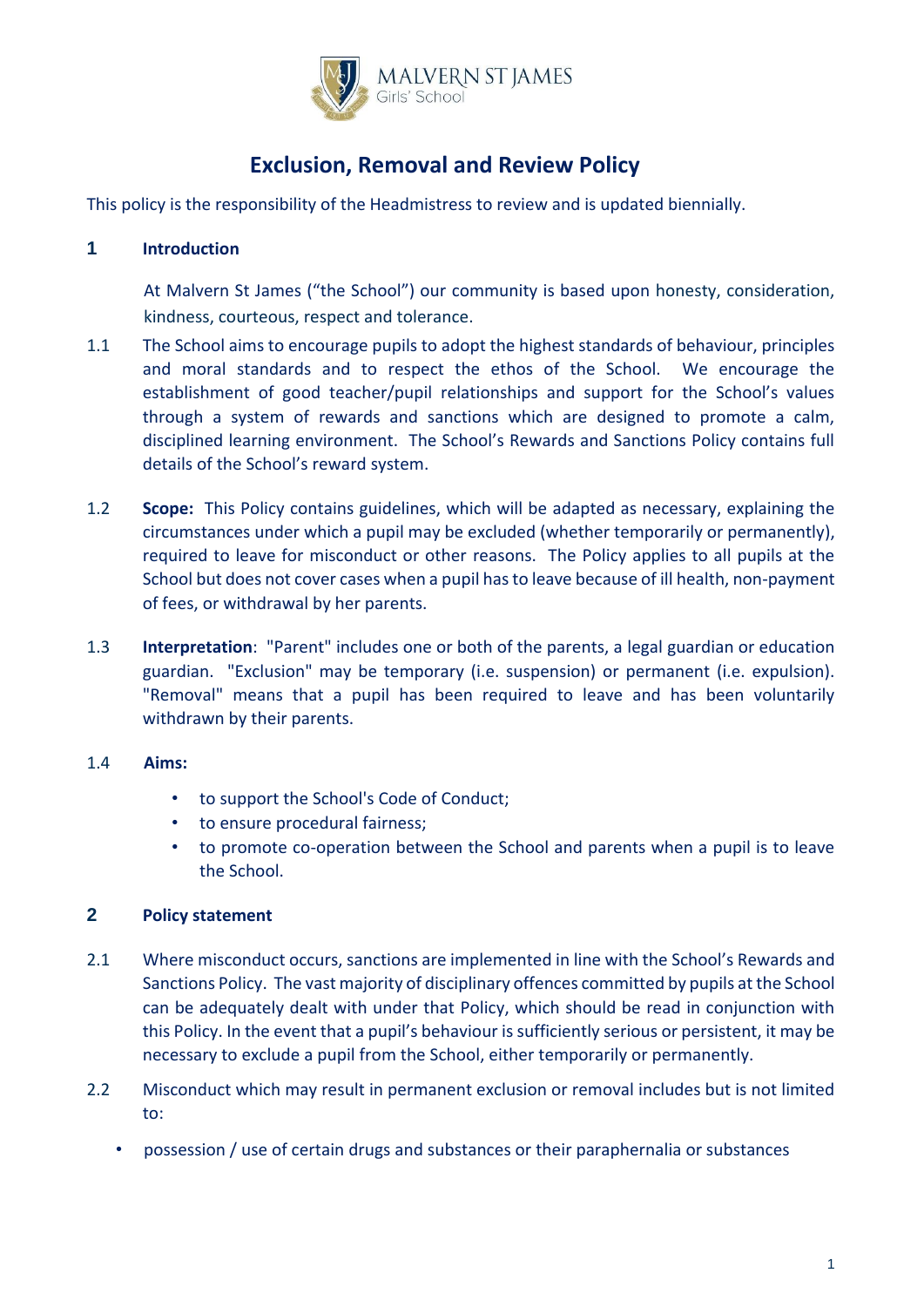intended to resemble them, whether on or off the School's premises, supply, or inciting the use of illegal drugs, or being in possession of them with the intent to supply;

- misconduct of a sexual nature including sexting;
- behaviour which puts the safety of herself or others in jeopardy;
- possession or use of unauthorised firearms or other weapons;
- serious breaches of the School's Code of Conduct;
- being charged with a criminal offence;
- theft, fraud or any form of dishonesty (including action calculated to assist others in such activity) and unauthorised possession of any property belonging to the School or any other pupil or member of staff;
- using any social networking website or other form of social media to publish any matter disparaging the School or any member of its staff or another pupil;
- serious or consistent bullying (including cyber-bullying), harassment or unlawful discrimination;
- blackmail, physical violence, intimidation, racist or dangerous conduct;
- serious misuse of the School's technology and telecommunications systems including accessing material which is illegal or illicit, pornographic, subversive, abusive or offensive;
- persistent breaches of the Drugs and Substance Policy in relation to alcohol and tobacco;
- vandalism and computer hacking;
- wilful damage to School property or the property of other pupils, staff or visitors;
- contravention of the School Code of Conduct during examinations;
- persistent attitude or behaviour which are inconsistent with the School's ethos;
- any form of abuse or unlawful discrimination including but not limited to the grounds of race, religion, belief, disability, gender, special educational needs or sexual orientation;
- verbal abuse or threatening behaviour;
- fighting;
- other serious misconduct towards a member of the School community or which brings the School into disrepute (single or repeated episodes) on or off the School premises.

A permanent exclusion may also be imposed by the School as a sanction for a series of minor misdemeanours.

2.3 **Other circumstances***:* A pupil may be required to leave if, after appropriate consultation, the Headmistress is satisfied that it is not in the best interests of the pupil, or other pupils at the School or staff of the School or the School generally, that she remains at the School.

## **3 Investigation procedure**

3.1 **Complaints***:* All misbehaviour or disciplinary incidents will be dealt with by the School as soon as it is possible to do so. Investigation of a complaint or allegation about serious misconduct to establish the facts will be co-ordinated by the appropriate member of the Senior Leadership Team, normally the Deputy Head. The findings of the investigation are presented to the Headmistress for consideration. Parents will be informed as soon as reasonably practicable if a complaint or allegation under investigation is of a nature that could result in the pupil being excluded or required to leave.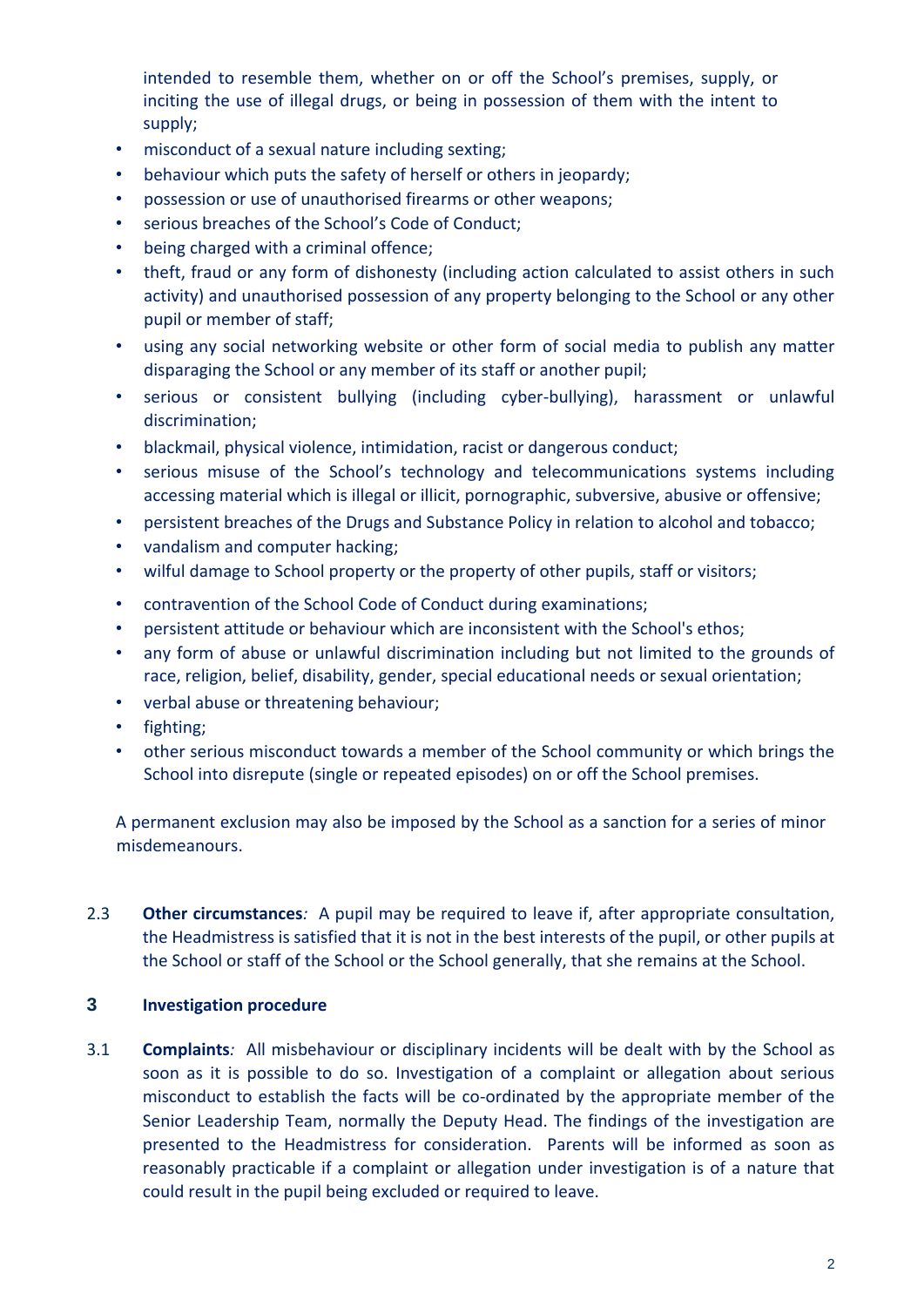- 3.2 **Suspension***:* While an investigation takes place, a pupil may be suspended from School and required to stay at home with her Parent or guardian. Alternatively, following consultation with the parents and at the discretion of the Headmistress, she may be placed under a segregated regime on School premises. Whilst suspended the School will take such reasonable steps to continue to provide the curriculum to the pupil.
- 3.3 **Search***:* The School reserves the right to search pupils and their possessions if we consider there is reasonable cause to do so. Clothing will not be searched until it has been removed from the wearer and care will be taken to ensure reasonable privacy. This Policy does not authorise an intimate search or physical compulsion in removing clothing. If necessary, the police will be called. If the pupil refuses to co-operate with a search that refusal will be treated as serious misconduct for which she may be subject to exclusion or removal.
- 3.4 **Informal interview***:* A pupil will usually be given the opportunity to give their account of events and to put forward any mitigating circumstances. Pupils and staff may also be asked to prepare written statements as soon as possible after the incident has taken place. A pupil may be interviewed informally by a member of staff to establish whether there are grounds for the reported complaint and/or for a formal investigation. The School is not required to inform the parents that an informal meeting is to take place but shall arrange for a member of staff other than the member of staff conducting the interview to be present to support the pupil. A pupil who is waiting to be interviewed may be segregated as appropriate and the School may confiscate a pupil's mobile phone or other personal belongings for such period as deemed necessary.
- 3.5 **Ethos***:* An investigation and any subsequent meeting will be conducted fairly and in a way which is appropriate to a school, without formal legal procedures.

## **4 Disciplinary meeting**

- 4.1 **Preparation***:* If the outcome of the investigation is that there is a case for the pupil to answer for which expulsion is a possible outcome, and/or the pupil has been suspended pending the outcome of the investigation, the Headmistress will convene a meeting to consider the matter. Notice of the meeting will be given to the parents and the pupil as soon as is reasonably possible. The Chair of Council will be informed of the investigation and that a disciplinary meeting is to be held but shall have no part in the investigation or meeting. The following documents will be made available to the parents and the pupil where possible before the meeting together with any other documents felt to be material to the matters to be discussed:
	- a statement setting out the points of complaint;
	- written statements and notes of the evidence supporting the complaint, and any relevant correspondence subject to any obligations of confidentiality and data protection concerns;
	- any written statement made by the pupil responding to the complaint and any written statements in support of the pupil's response to the matter
	- the investigation report;
	- the relevant school policies and procedures
	- any other documentation considered appropriate.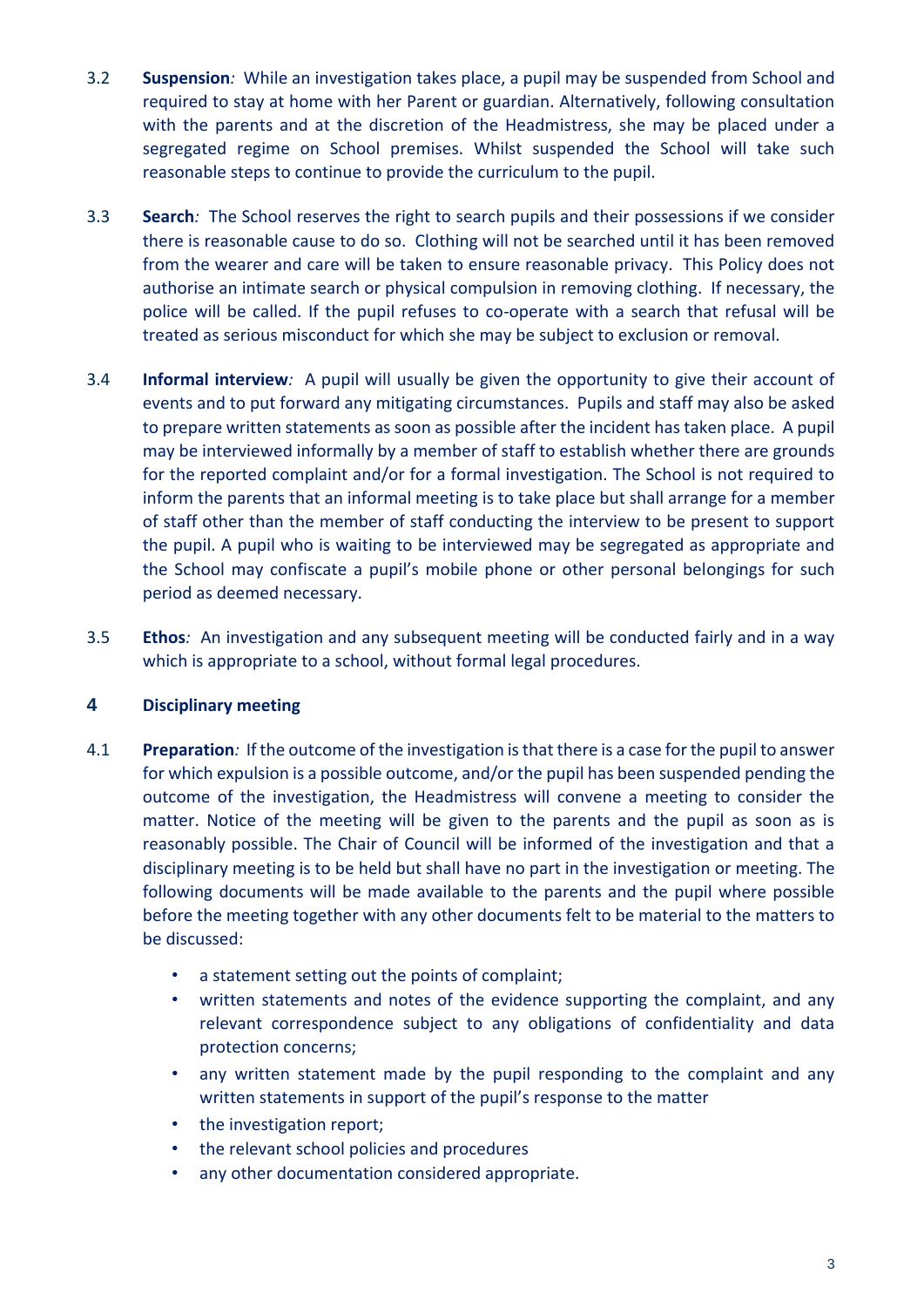4.2 **Attendance***:* The pupil and her parents (if available) will be asked to attend the disciplinary meeting with the Headmistress. If the parents are unable to attend the disciplinary meeting the pupil may be accompanied by another close relative, guardian or by a member of staff. The parents will be required to confirm in advance the name and relationship of any person who will accompany the pupil to the meeting. Members of staff will be on hand to join the meeting if needed, and their statements will be disclosed but the anonymity of any pupils who have made statements will be preserved and they will not be required to attend a meeting.

#### 4.3 **Procedure:**

- 4.3.1 **The complaints**: The process to be followed at the disciplinary meeting will be determined by the Headmistress. The meeting will be conducted in a manner appropriate to the age, understanding and maturity of the pupil involved, taking into account any additional needs of the pupil in all circumstances. Usually, the investigator will outline the complaints or allegations. The pupil and her parents or companion will have an opportunity to provide their account of the circumstances surrounding the incident and both the pupil and parents will be able to ask questions. The Headmistress will consider the complaint/s or allegations and the evidence, including statements made by and/or on behalf of the pupil. Unless the Headmistress considers that further investigation is needed, she will decide whether the complaint has been sufficiently proved on the balance of probabilities. The proceedings will not be tape-recorded. A minute will be kept of the main points which arise at the meeting and a copy of the minutes will be provided to the parents after the meeting if requested. All those present will be entitled, should they wish, to write their own notes. If the Headmistress considers that further investigation is needed, the meeting may be adjourned and the reason for this adjournment will be explained to the pupil. If an adjournment is not necessary, the Headmistress will give a written decision and the appropriate sanction, together with reasons for those decisions, within 5 days of the meeting.
- 4.3.2 **The sanction**: If the complaint has been proved (on the balance of probabilities), the Headmistress will usually consider the pupil's disciplinary record in reaching her decision on the appropriate sanction. Normally within 24 hours, the Headmistress will give her decision. The Headmistress will confirm her decision in writing, within 5 working days of the date on which the disciplinary meeting took place.
- 4.3.3 **Leaving status**: If the Headmistress decides that the pupil must leave the School, she will consult a parent before deciding on the pupil's leaving status (see below).
- 4.4 **Delayed effect**: A decision to exclude or remove a pupil shall take effect 72 hours after the decision was first communicated to a parent. Until then, the pupil shall be suspended and away from school premises. If an application for a Review by Council has been received and is compliant with the requirements of 6.1, the pupil shall be deemed temporarily excluded until the review has taken place.

#### **5 Leaving status**

5.1 **Explanation***:* If a pupil is expelled or required to leave, her leaving status will be one of the following: "excluded", "removed" or "withdrawn by parents"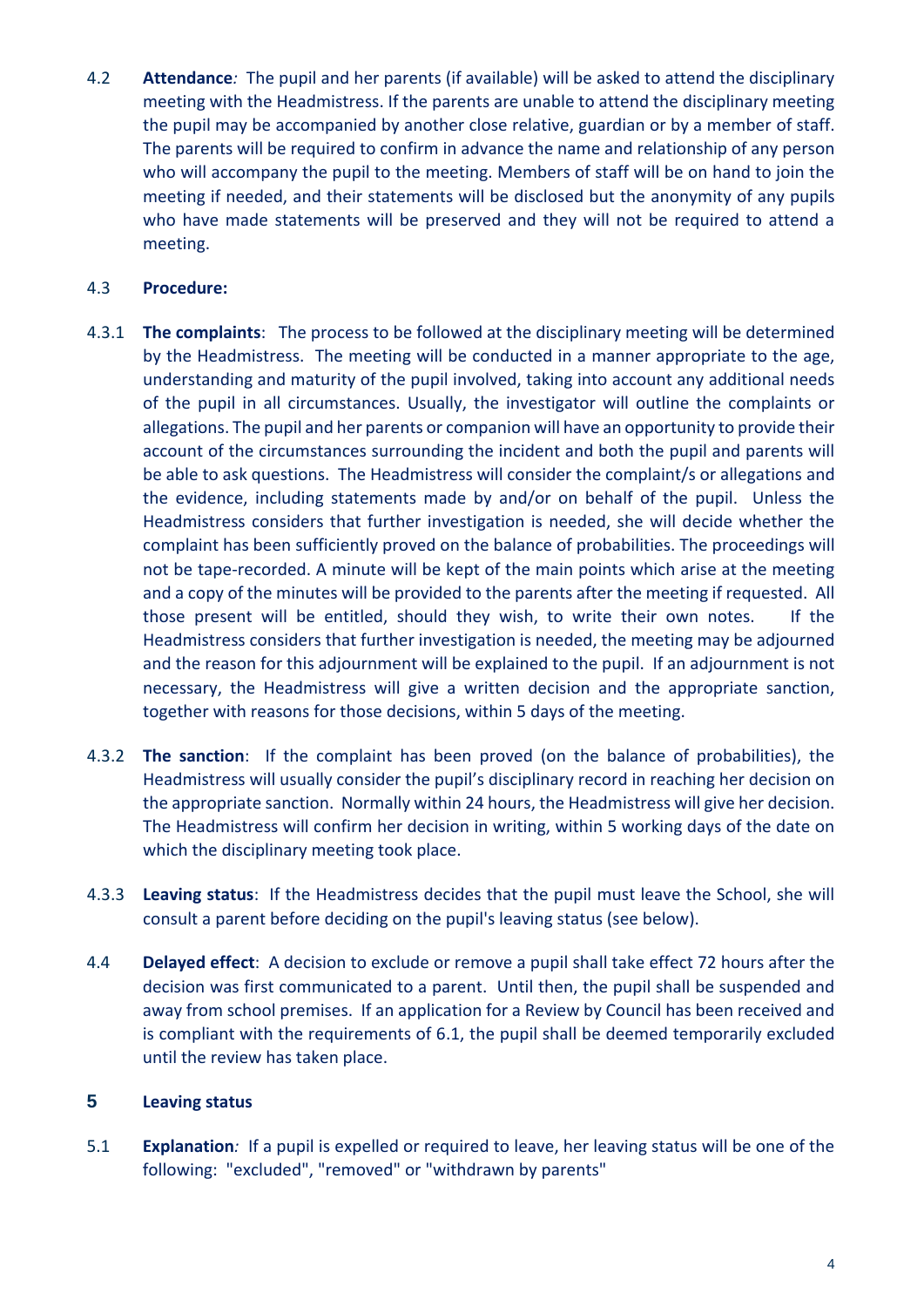- 5.2 **Detail***:* Additional points of leaving status include:
	- the form of letter which will be written to the parents and the form of announcement in the School that the pupil has left;
	- the form of reference which will be supplied for the pupil;
	- the entry which will be made on the school record and the pupil's status as a leaver;
	- arrangements for transfer of any course and project work to the pupil, her parents or another school;
	- whether (if relevant) the pupil will be permitted to return to school premises to sit public examinations;
	- whether (if relevant) the School can offer assistance in finding an alternative placement for the pupil;
	- whether the pupil will be eligible for membership of the Malvern St James Old Girls' Association and if so from what date;
	- the conditions under which the pupil may re-enter school premises in the future;
	- financial aspects: payment of any outstanding fees and extras; whether the deposit will be returned or credited; refund of prepaid fees.

## **6 School Council Review**

- 6.1 **Request for review**: A pupil or her parents, upon notification of the Headmistress's decision to exclude or require a pupil to leave, may make a written application for a School Council Review. The application must be received by the Clerk to the Governors within 72 hours of the decision being notified to a parent, or longer by agreement. If the decision is made by the parents to withdraw the pupil, there will be no right of review.
- 6.2 **Grounds for review**: In their application the parents must state the grounds on which they are asking for a review and the outcome which they seek.
- 6.3 **Review Panel**: The Review will be undertaken by a three-member sub-committee of the School Council. The panel members will have no detailed previous knowledge of the case or of the pupil or parents and will not normally include the Chair of Governors. Selection of the Review Panel will be made by the Chair of Governors. Parents will be notified in advance of the names of the panel members.
- 6.4 **Review meeting**: The meeting will take place at the school premises as soon as possible, normally between 3 and 10 working days after the parents' application has been received. A Review Meeting is an internal procedure and all those who are concerned in it are required to keep its proceedings confidential. The documents of 4.1; the Headmistress's letter stating her decision following the Disciplinary Meeting and any other relevant information from the school or on behalf of the pupil should be received by the attendees no later than 48 hours before the review meeting.
- 6.5 **Attendance**: Those present at the Review Meeting will normally be:
	- members of the Review Panel and the Clerk to the Governors;
	- the Headmistress and any relevant member of staff whom the pupil or her parents have asked should attend and whom the Review Panel considers should attend in order to secure a fair outcome;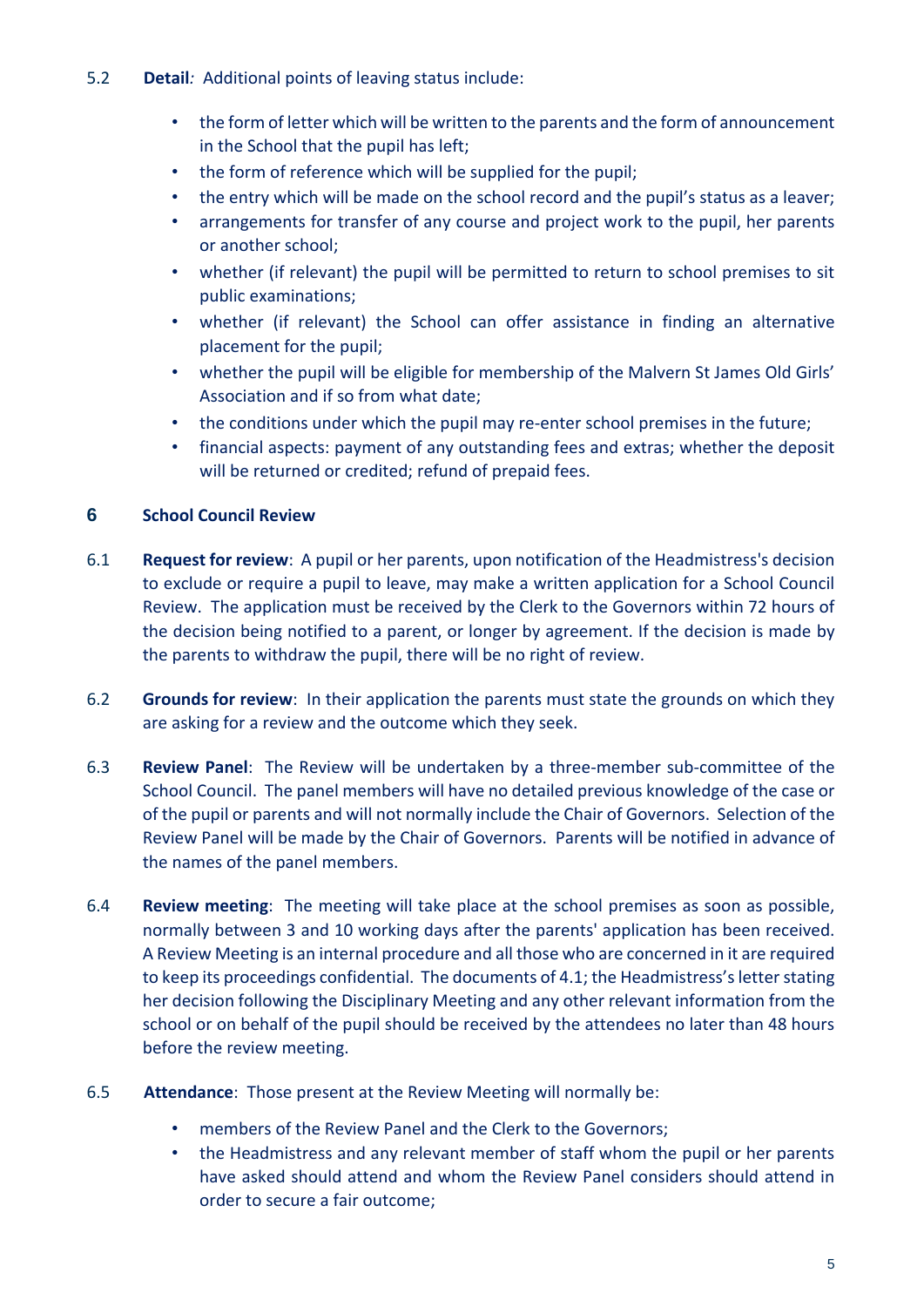- the pupil together with her parents who may be accompanied by a friend or relation who is not legally qualified, who may speak on the pupil's behalf and represent the pupil and parents but may not answer questions put to the pupil by the Review Panel. The parents will be required to confirm in advance (and no later than 48 hours before the review meeting) the name of any person who will accompany them to the review meeting.
- 6.6 **Conduct of meeting**: The meeting will be chaired by one member of the Review Panel and will be conducted in a suitable room and in an informal manner. The Clerk will be asked to keep a minute of the main points which arise at the meeting and a copy of the minutes will be provided to the parents after the meeting if requested. The proceedings will not be tape-recorded without prior permission and then only by the official minute taker to assist with creating accurate minutes. All those present will be entitled, should they wish, to write their own notes. The meeting will be directed by the Chair of the Review Panel who will conduct it so as to ensure that all those present have a reasonable opportunity of asking questions and making appropriate comment. Everyone is expected to show courtesy, restraint and good manners. The Chair may at his/her discretion adjourn or terminate the meeting. If the meeting is terminated without reaching a conclusion, the original decision will stand.
- 6.7 **Identification**: If the Headmistress considers it necessary in the interests of an individual or of the School that the identity of any person should be withheld, the Chair of the Review Panel may require that the name of that person and the reasons for withholding it be written down and shown to the Panel Members. The Chair at his/her discretion may then direct that the person be identified or not to the parents, as the case may be.
- 6.8 **Decision**: The Panel will consider the grounds for the review and shall decide whether to:
	- uphold the decision of the Headmistress; or
	- recommend the decision of the Headmistress be reviewed and recommend an alternative sanction
- 6.9 **Decision**: The decision of the Review Panel will be final. It will be notified, with reasons, to the parents by the Chair of the Review Panel or the Chair of Governors by letter or telephone within three days of the conclusion of the last Review meeting.

## **7** Confidentiality

7.1 All those participating in the application of this Policy including parents and pupils are required to keep all statements, correspondence, notes and documents confidential except where legally required to disclose them.